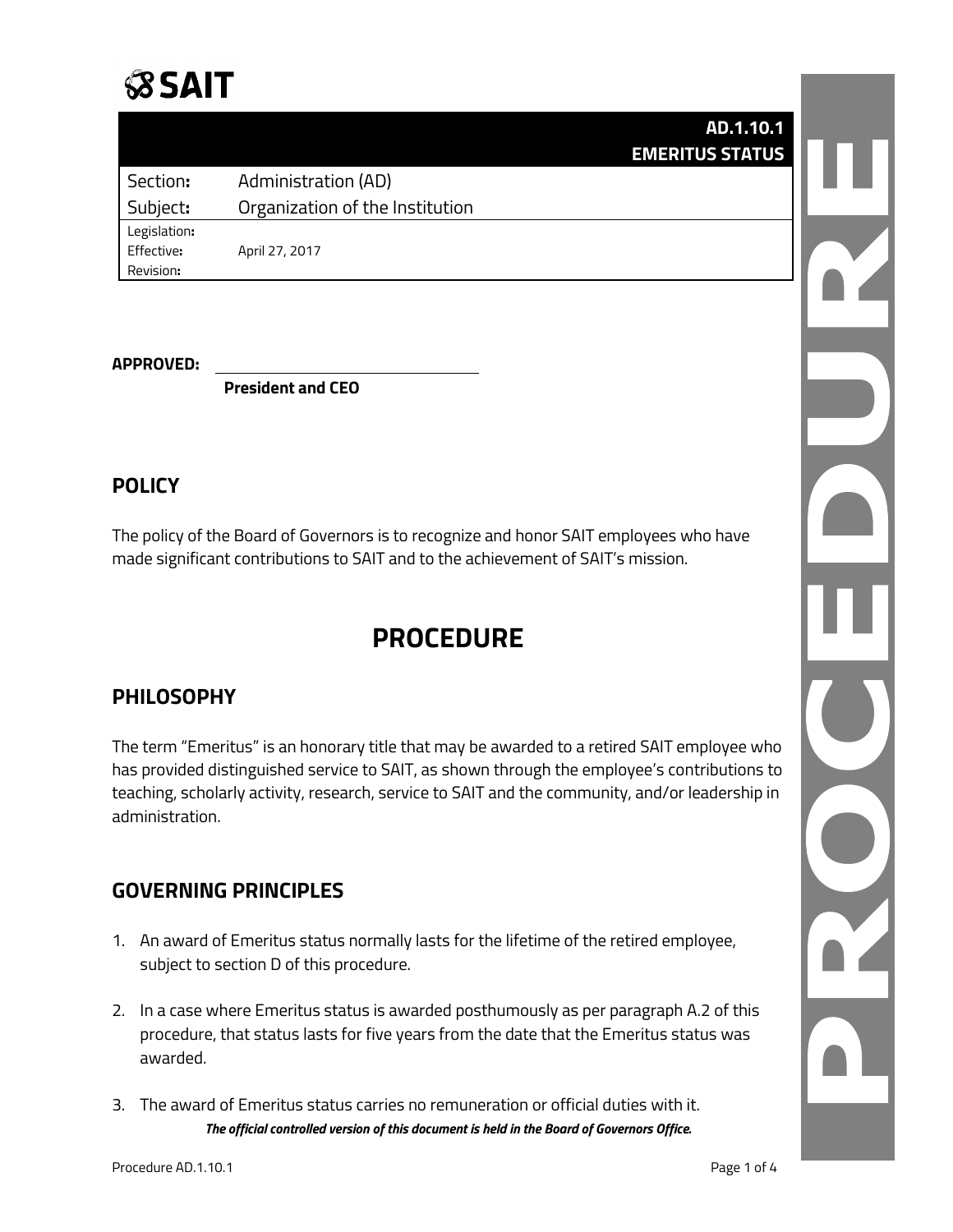

### **PROCEDURE**

#### **A. Eligibility**

- 1. A SAIT employee is eligible to be considered for Emeritus status upon retirement from SAIT, subject to final approval as set out in Section B of this procedure, after:
	- a) 10 years of service to SAIT, in the case of an employee other than the president and CEO or the vice presidents, or
	- b) 5 years of service to SAIT, in the case of the president and CEO or the vice presidents.
- 2. Emeritus status may in exceptional cases be granted posthumously.
- 3. Emeritus status may in exceptional cases be granted to a retired employee who has less than the required length of service set out in paragraph A.1 of this procedure.

#### **B. Approval Process**

- 1. Employee Services will annually provide the Office of the President with the names of all retiring SAIT employees eligible for Emeritus status.
- 2. In the case of an employee other than the president and CEO or the vice presidents, Executive Management Committee shall review that employee's nomination and shall either confirm or deny the awarding of Emeritus status to that employee.
- 3. In the case of the president and CEO or the vice presidents:
	- a) The Executive Committee of the Board of Governors shall review that employee's nomination and shall recommend to the Board of Governors whether to confirm or deny the awarding of Emeritus status to that employee;
	- b) The Board of Governors shall, in a closed session, consider the Executive Committee's recommendation and shall either confirm or deny the awarding of Emeritus status to that employee.

#### **C. Privileges**

1. A retired employee who has been awarded Emeritus status is eligible for the following privileges:

*The official controlled version of this document is held in the Board of Governors Office.*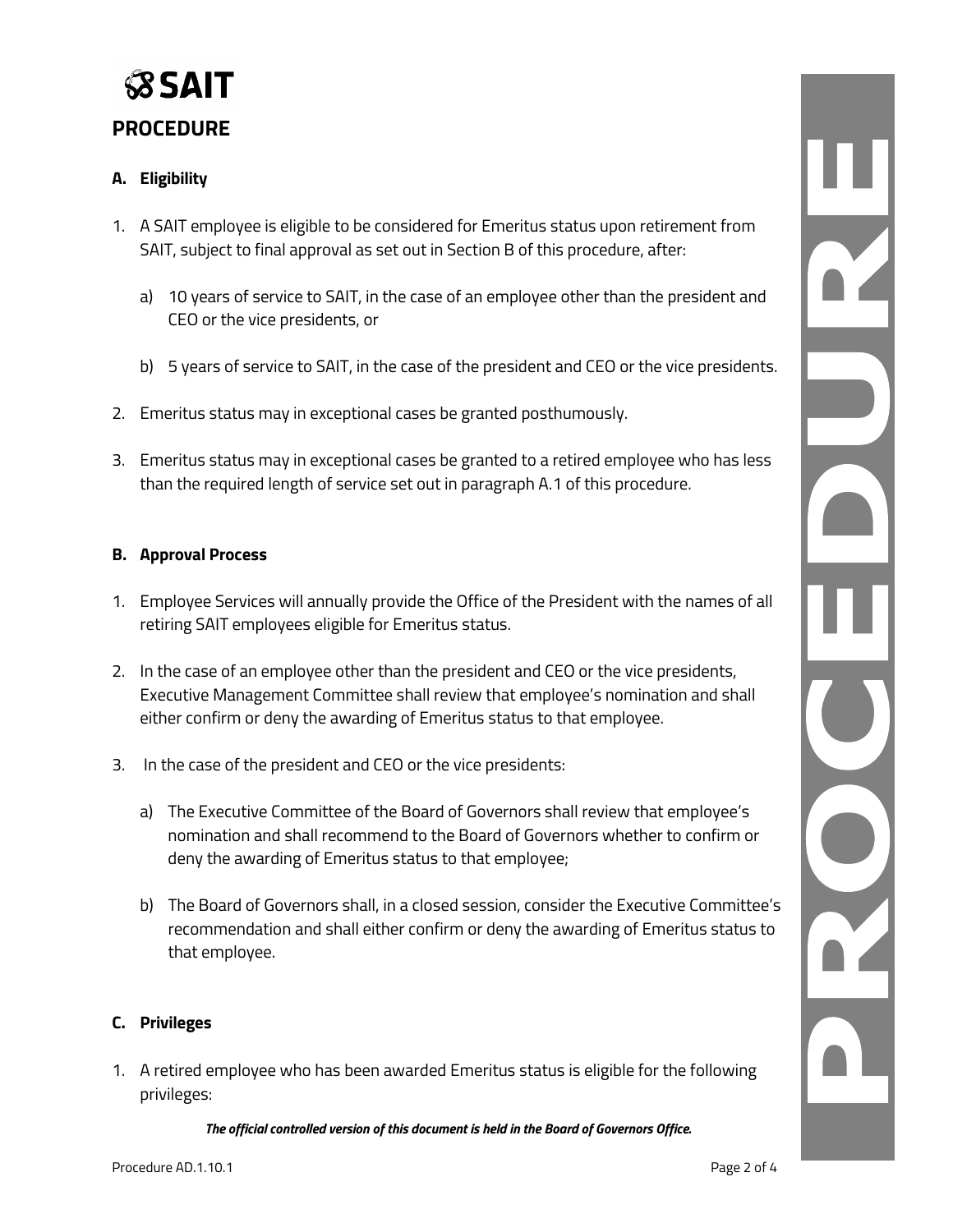

- a) A SAIT e-mail account and ID card.
- b) Attending and sitting with faculty at SAIT's convocation ceremonies.
- c) Being named in official institutional documents as appropriate and applicable, such as in SAIT's Academic Calendar.
- d) Being recognized by name at the next convocation ceremony after having been awarded Emeritus status.
- e) Invitations to special events at SAIT.
- f) Lifetime SAIT Library borrowing privileges.
- g) SAIT business cards noting the Emeritus status.
- h) Use of the applicable school/department's official SAIT letterhead.
- i) Use of the title "Emeritus".
- j) Such other privileges that SAIT's president and CEO deems appropriate in the case of a retired employee other than the president and CEO or the vice presidents, or that the Chair of the Board of Governors deems appropriate in the case of a retired president and CEO or retired vice presidents.
- 2. A retired employee who has been awarded Emeritus status is encouraged to continue contributing to SAIT by;
	- a) Working with ARIS on applied research projects, as applicable and appropriate,
	- b) Serving on SAIT committees and councils that would benefit from that employee's knowledge, expertise, and experience.

#### **D. Revocation of Emeritus Status**

- 1. SAIT may at its sole discretion revoke the award of Emeritus status and the privileges accompanying that award if:
	- a) The retired employee brings or is likely to bring SAIT into disrepute; or

*The official controlled version of this document is held in the Board of Governors Office.*

L